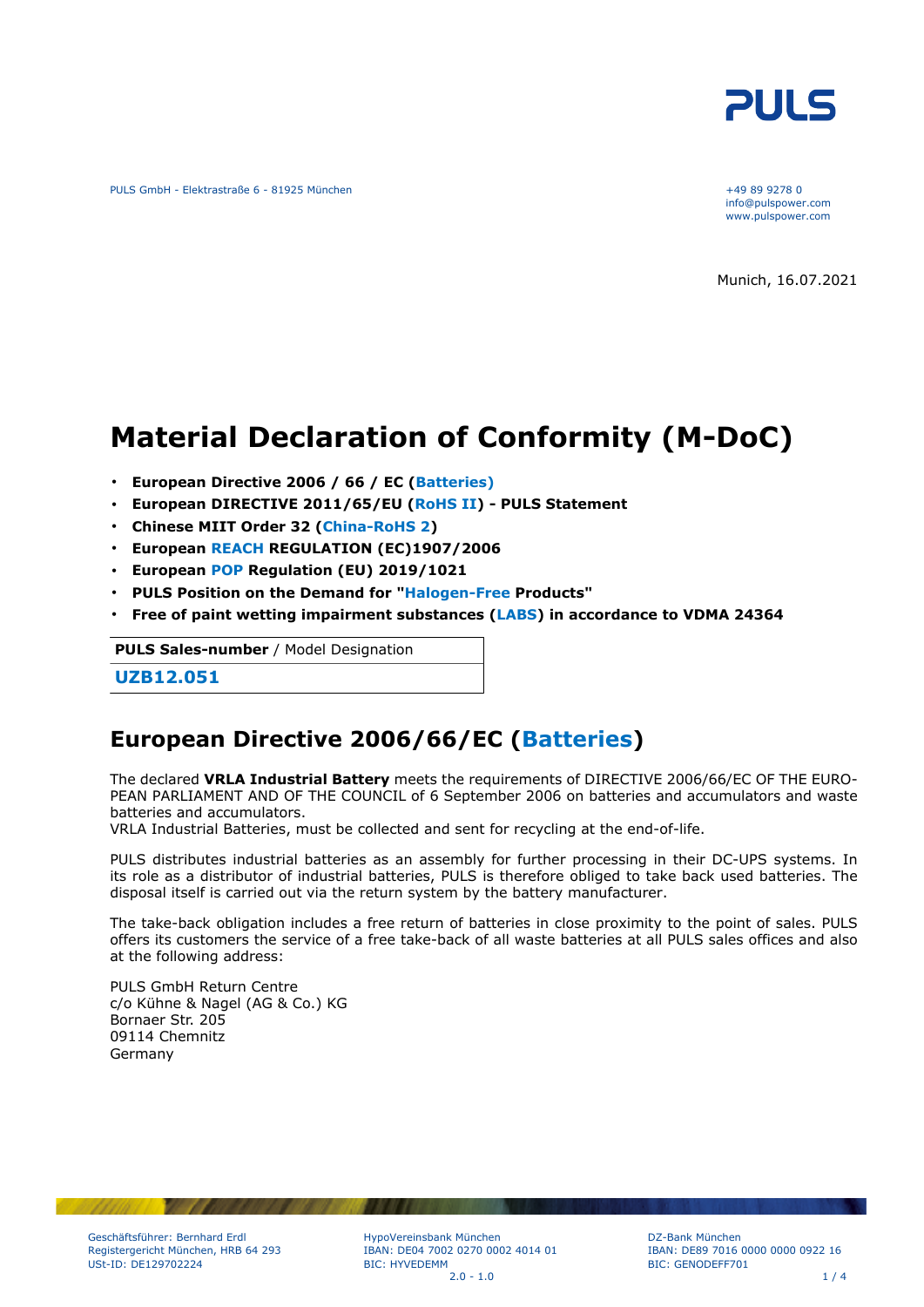

## **European Directive 2011/65/EU (RoHS II) - PULS Statement**

The declared VRLA Industrial Battery do not fall under the scope of DIRECTIVE 2011/65/EU OF THE EURO-PEAN PARLIAMENT AND OF THE COUNCIL of 8 June 2011 on the restriction of the use of certain hazardous substances in electrical and electronic equipment.

#### **Paragraph (Recital) 14 of above Directive states:**

"This Directive should apply without prejudice to Union legislation on safety and health requirements and specific waste management legislation, in particular Directive 2006/66/EC of the European Parliament and of the Council of 6 September 2006 on batteries and accumulators and waste batteries and accumulators and Regulation (EC) No. 850/2004."

#### **Paragraph (Recital) 29 of Directive 2006/66/EC of the European Parliament and of the Council of 6 September 2006 on batteries and accumulators and waste batteries and accumulators stated:** "Directive 2002/95/EC of the European Parliament and of the Council of 27 January 2003 on the restriction of the use of certain hazardous substances in electrical and electronic equipment does not apply to batteries and accumulators used in electrical and electronic equipment."

# **Chinese MIIT Order 32 (China-RoHS 2)**

The declared **VRLA Industrial Battery** meets the Measures for Restriction of the Use of Hazardous Substances in Electrical & Electronic Products Order No. 32 (China-RoHS II) of the Chinese Ministry of Industry and Information Technology (MIIT).

Hazardous Substance Control Table in compliance with Chinese SJ/T11364-2014 for the declared device.

|                                                                                                                                                                                                                                                                                                                          | 有毒有害物质或元素<br><b>Toxic or hazardous Substances and Elements</b> |                      |                        |                                            |                                                |                                                        |  |
|--------------------------------------------------------------------------------------------------------------------------------------------------------------------------------------------------------------------------------------------------------------------------------------------------------------------------|----------------------------------------------------------------|----------------------|------------------------|--------------------------------------------|------------------------------------------------|--------------------------------------------------------|--|
| 部件名称<br><b>Part Name</b>                                                                                                                                                                                                                                                                                                 | 铅<br>Lead (Pb)                                                 | 汞<br>Mercury<br>(Hg) | 镉<br>Cadmi-<br>um (Cd) | 六价铬<br>Hexavalent<br>Chromium<br>(Cr (VI)) | 多溴联苯<br>Polybrominat-<br>ed biphenyls<br>(PBB) | 多溴二苯醚<br>Polybrominat-<br>ed diphenyl<br>ethers (PBDE) |  |
| <b>Battery</b>                                                                                                                                                                                                                                                                                                           | X                                                              | O                    | O                      | O                                          | $\mathcal{L}$                                  | Ω                                                      |  |
| O: 表示该有毒有害物质在该部件所有均质材料中的含量均在GB/T 26572规定的限量要求以下<br>O: Indicates the toxic or hazardous substance contained in all of the homogeneous materials for this<br>part is within the limit requirement in GB/T 26572.                                                                                                           |                                                                |                      |                        |                                            |                                                |                                                        |  |
| X: 表示该有毒有害物质至少在该部件的某一均质材料中的含量超出GB/T_26572规定的限量要求。 X: Indicates the<br>toxic or hazardous substance contained in at least one of the homogeneous<br>materials used for this part is outside the limit requirement in GB/T 26572                                                                                           |                                                                |                      |                        |                                            |                                                |                                                        |  |
| 环保期限(EFUP )的产品及其部件是每个列出的符号,除非另有标明。使用期限只适用于产品在产品手册中规定的条<br>件下工作<br>The Environmentally Friendly Period (EFUP) for the product and its parts are per the symbol listed, un-<br>less otherwise marked. The Period of use is valid only when the product is operated within the<br>conditions defined in the product manual. |                                                                |                      |                        |                                            |                                                |                                                        |  |

The EFUP of the declared battery is at least 6 years. The battery is marked with following EFUP symbol:

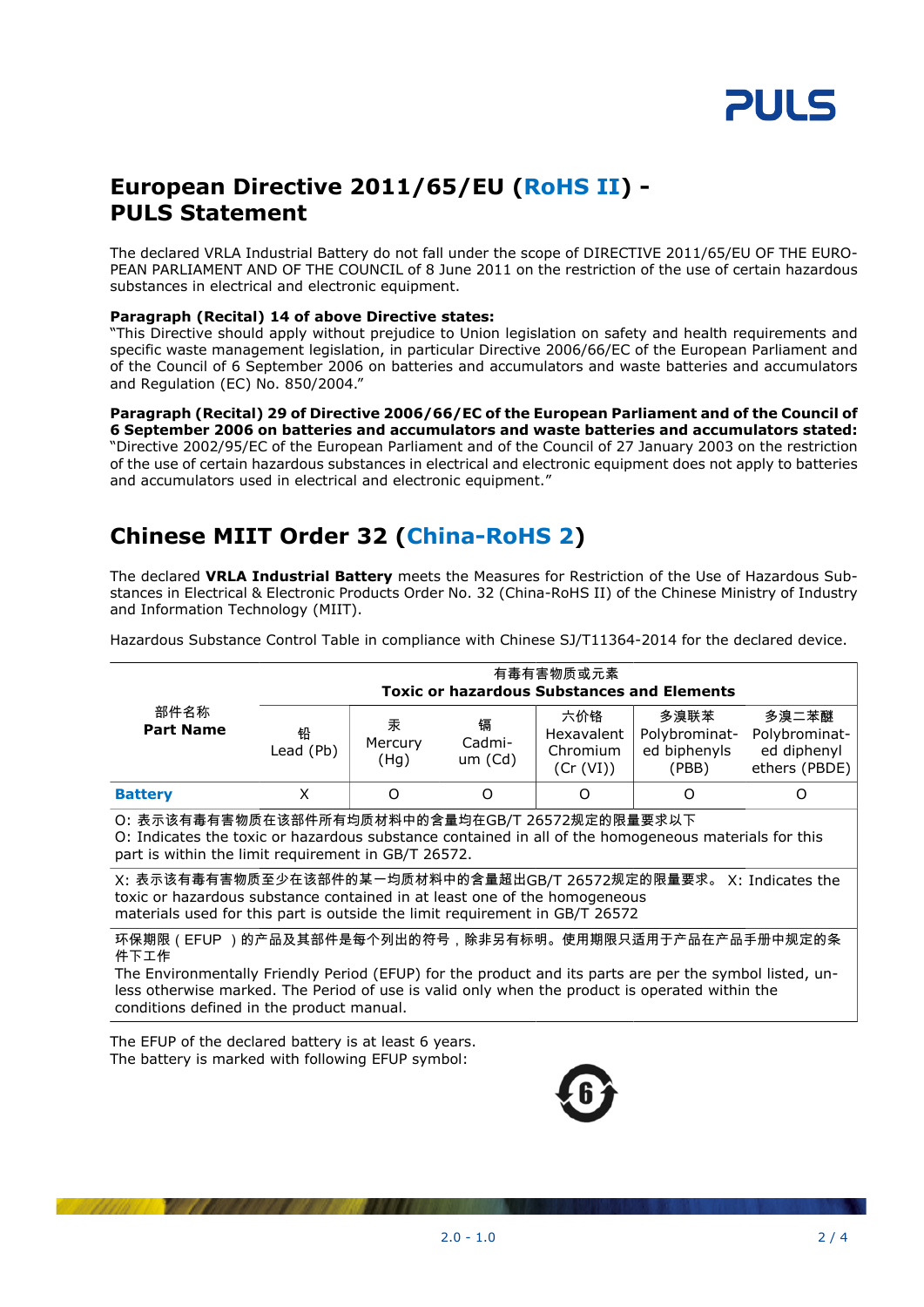

# **European REACH Regulation (EC) 1907/2006**

As a manufacturer of electronic power supplies, PULS GmbH is a "downstream user" with regards to the Regulation for the Registration, Evaluation, Authorisation and Restriction of Chemicals (REACH). Therefore, PULS is providing information only on non-chemical articles (products). In principle, PULS GmbH is not subject to any obligation to register or to compile material safety data sheets.

PULS hereby confirms that its **VRLA Industrial Built-in Batteries** used in PULS DC-UPS or Battery Modules comply with the legal obligations regarding Article 33 and the restrictions outlined in Annex XVII of the European REACH Regulation 1907/2006 which came into force on 01.06.2007.

PULS and its suppliers will continuously review the actual ECHA "Candidate List" for additions and updates and act accordingly in compliance with REACH regulations. The actual candidate list is provided on the European Chemicals Agency website at:

<https://echa.europa.eu/candidate-list-table>

The information requirement of REACH Article 33 is met by considering the ECJ-Judgment (Case C-106/14) for calculating the SVHC content in articles.

The SVHC weight calculation is done in recommendation according to the - ECHA Guidance on requirements for substances in articles.

Within PULS supply chain the company received the following REACH Article 33 information that the declared VRLA Industrial Battery contain component(s) with the following SVHC (Article 59) listed substances >0.1% by weight.

| <b>Article Group</b> | SVHC listed substances $> 0.1$ % by weight / EC / CAS |  |
|----------------------|-------------------------------------------------------|--|
| Battery              | Lead (about between 60-70%) / 231-100-4 / 7439-92-1   |  |
| <b>SCIP-ID</b>       | d190d751-0e0d-4837-af82-aa70b3a8ba50                  |  |

MSDS (Material Safety Data Sheets) see the [Downloads area](https://www.pulspower.com/support/downloads/product-specific-documents/) on our website.

Note: The technical documentation as proof of compliance with the applicable REACH Regulation 1907/2006 is given in accordance with *EN IEC 63000:2018 (Technical documentation for the assessment of electrical and electronic products with respect to the restriction of hazardous substances).*

# **European POP Regulation (EU) 2019/1021**

PULS confirms the Regulation (EU) 2019/1021 of the European Parliament and of the Council of 20 June 2019 on persistent organic pollutants (POP).

For the declared **VRLA Industrial Built-in Battery** there is to-date no evidence within our supply chain that:

- our products contain articles with prohibited substances from Annex I of POP regulation.
- there is any use of exemption from control measures acc. Article 4 (see additionally Annex I) of POP regulation.

Note: The technical documentation as proof of compliance with the applicable POP Regulation (EU) 2019/1021 is given in accordance with *EN IEC 63000:2018 (Technical documentation for the assessment of electrical and electronic products with respect to the restriction of hazardous substances).*